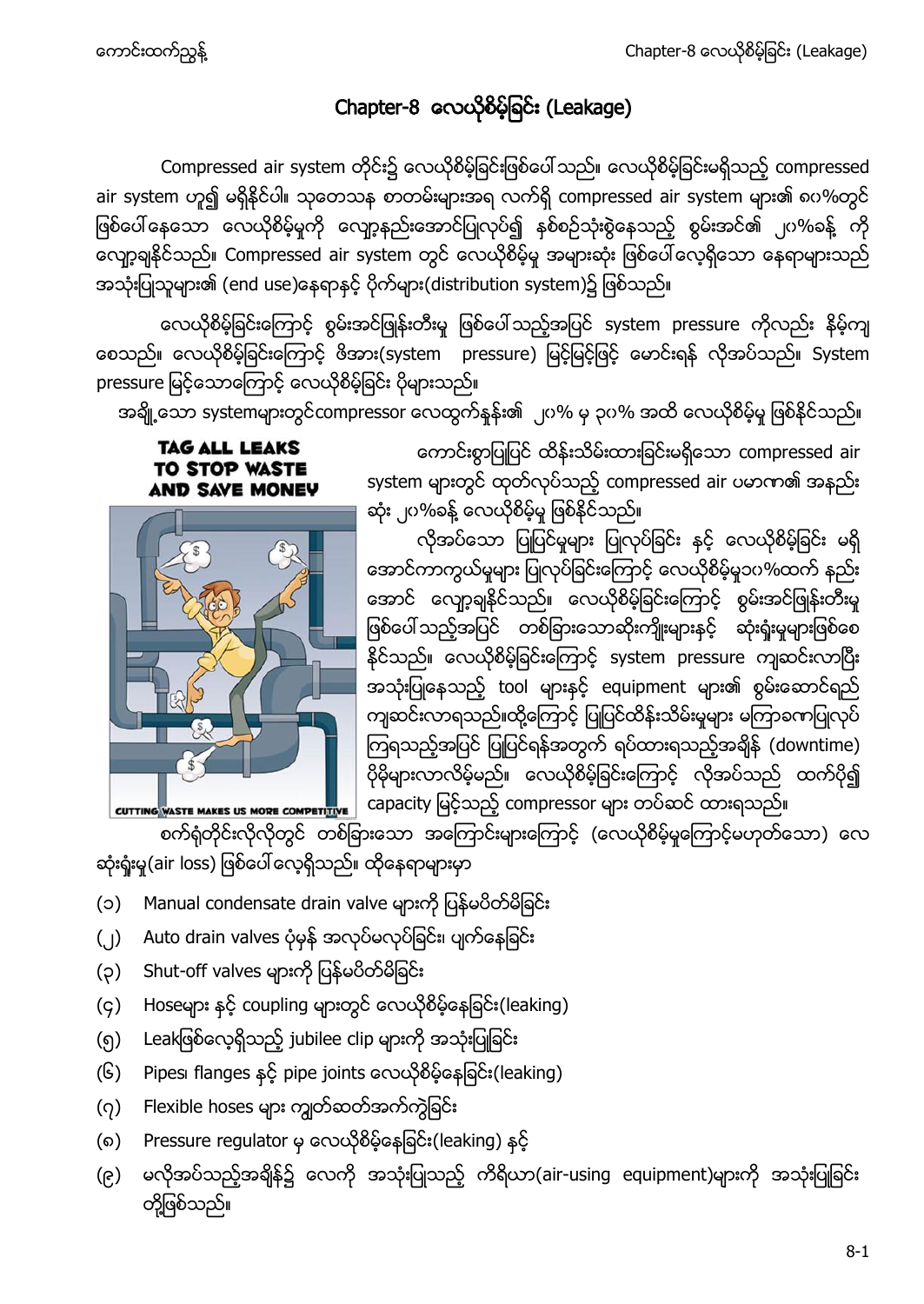### Air Compressors and Compressed Air Systems ကား အားသား အားသား အသား အကာင်းထက်ညွန့်



လေယိုစိမ့်ခြင်းဖြစ်သည့်နေရာများကို ရှာဖွေသည့်အခါ အောက်ဖော်ပြပါနေရာများ၌ အဓိက ထား၍ ရှာဖွေသင့်သည်။

| နေရာ                 | လေယိုစိမ့်ခြင်း ဖြစ်နိုင်သည့် အကြောင်းအရာ                              |  |  |  |
|----------------------|------------------------------------------------------------------------|--|--|--|
| Condensate Traps     | Check if automatic traps are operating correctly and avoid by passing. |  |  |  |
| Pipe Work            | Ageing or corroded pipe work.                                          |  |  |  |
| Fittings and Flanges | Check joints and supports are adequate. Check for twisting.            |  |  |  |
| <b>Manifolds</b>     | Check for worn connectors and poorly jointed pipe work.                |  |  |  |
| Flexible Hoses       | Check that the hose is moving freely and clear of abrasive surfaces.   |  |  |  |
|                      | Check for deterioration and that the hose has a suitable coating for   |  |  |  |
|                      | the environment example oily conditions. Is the hose damaged due to    |  |  |  |
|                      | being too long or too short?                                           |  |  |  |
| Instrumentation      | Check connections to pneumatic instruments such as regulators,         |  |  |  |
|                      | lubricators, valve blocks and sensors. Check for worn diaphragms.      |  |  |  |
| Press and Drop       | Use a flow meter at the feeding points to check for internal leaks.    |  |  |  |
| <b>Hammers</b>       | Internal leaks are expensive to fix but can be responsible for up to   |  |  |  |
|                      | 80% of demand.                                                         |  |  |  |
| Pneumatic Cylinders  | Check for worn internal air seals.                                     |  |  |  |
| <b>Filters</b>       | Check drainage points, ill fitting bowls, and contaminated bowls.      |  |  |  |
| Tools                | Check hose connections and speed control valve. Check air<br>tools     |  |  |  |
|                      | are always switched off when not in use.                               |  |  |  |

# ၈.၂ လေယိုစိမ့်သည့်ပမာကသည် ဇိအားနှင့် အပေါက်အကျယ် ကိုလိုက်၍ ကွဲပြားခြင်း

Compressed air system ၏ system ဗိအားမြင့်လေ လေယိုစိမ့်မှု များလေ ဖြစ်သည်။ လေယို စိမ့်နန်း (leakage rate)သည် လေယိုပေါက်(hole) အရွယ်အစားနှင့် တိုက်ရိုက် အချိုးကျသည်။ လေယို ပေါက်(hole or orifice) ကြီးလေ၊ လေယိုစိမ့်မှု (leakage)များလေ ဖြစ်သည်။  $\delta$ အား(pressure) များလေ - လေပိုထွက်နိုင်လေ ဖြစ်သည်။ [USA DoE 2004a]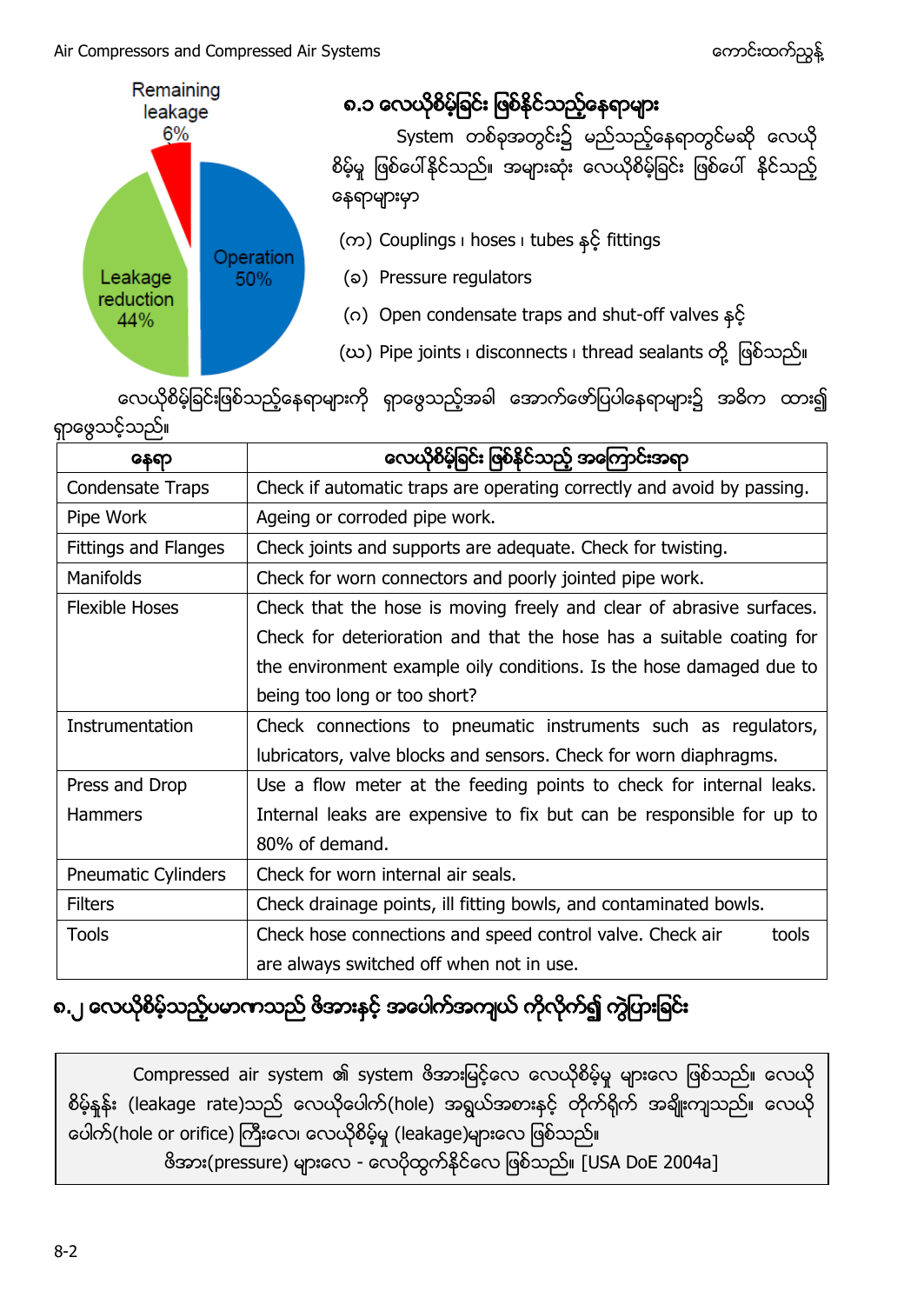10

80

|              | <b>100 PSIG</b>                 | 80 PSIG       |  |
|--------------|---------------------------------|---------------|--|
| <b>OSCFM</b> |                                 | 80 SCFM       |  |
|              |                                 |               |  |
|              | $5/16$ " orifice                | 5/16" orifice |  |
|              | <b>100 PSIG</b>                 | 80 PSIG       |  |
| <b>SCMF</b>  |                                 | 66 SCFM       |  |
|              |                                 |               |  |
|              | $9/32''$ orifice                | 9/32" orifice |  |
|              | ပုံ ၈-၁ ဖိအား နှင့် အပေါက်အကျယ် |               |  |

လေထွက်နူန်း ဖိအား အပေါက် အရွယ်အစား 5/16" 9/32" 100 psig | 100 SCFM | 80 SCFM 80 psig | 80 SCFM | 66 SCFM

ဗိအား 30 psig တွင် ပုံမှန် အလုပ်လုပ်အောင် ဒီဇိုင်းပြုလုပ်ထားသည့် ဆလင်ဒါ(air cylinder) တစ်ခုအား 60 psig ဖိအားရှိသော compressed air ပေးလျှင် ပုံမှန်အသုံးပြုရမည့် လေထုထည်(air volume) ထက် ဂုပ% ပို၍ အသုံးပြုသည်။ 90 psig ဖိအားရှိသော compressed air ပေးလျှင် ၂၃၀% ပို၍ အသုံးပြုသည်။ 120 psig ဗိအားရှိသော compressed air ပေးလျှင် ၃၀၀% ပို၍ အသုံးပြုသည်။

ထို့ကြောင့် ဖိအား(pressure)ပိုများလေ အသုံးပြုသည့်လေထုထည်(air volume) ပိုများလေ ဖြစ်သည်။ ထိုသို့ ပို၍အသုံးပြုလိုက်သည့်လေပမာဏကို နည်းပညာဝေါဟာရဖြင့် "Artificial Demand" ဟုခေါ်သည်။ Compressed air system များ အားလုံးလိုလိုတွင် "Artificial Demand" ရှိကြသည်။ လေယိုစိမ့်မှု(leakage) ပမာဏသည် ဖိအားနှင့် အပေါက်အကျယ်ကို လိုက်၍ ကွဲပြားသည်။ အဝိုင်းပုံသဏ္ဍန် ချောမွတ်သည့် အပေါက် ဖြစ်လျင် 0.97 ဖြင့်မြှောက်ရမည်။ ချွန်ရှသည့်အပေါက် ဖြစ်လျင် 0.61 မြှောက်ရမည်။ [U.S. DoE 2004a]

အောက်ပါဇယားသည် အပေါက် အရွယ်အစားနှင့် ဖိအား(pressure)တို့ကို လိုက်၍ ဖြစ်ပေါ်နိုင်သည့် လေယိုစိမ့်နန်း(leakage rate)ကို m<sup>3</sup> per minute ဖြင့် ဖော်ပြထားသည်။ ထိုဇယားကို အသုံးပြု၍ မိ အလုပ်ရုံ(plant)၌ လေယိုစိမ့်ခြင်းကြောင့် ဖြစ်ပေါ် လာမည့် ဆုံးရှုံးမှုများကို ခန့်မှန်းနိုင်သည်။

| [bar] | (1/64")           | (1/32")           | (1/16")           | (1/8")            | (1/4") | (3/8")            |
|-------|-------------------|-------------------|-------------------|-------------------|--------|-------------------|
|       | 0.4 <sub>mm</sub> | 0.8 <sub>mm</sub> | 1.6 <sub>mm</sub> | 3.2 <sub>mm</sub> | 6.4 mm | 9.5 <sub>mm</sub> |
| 4.8   | 0.0082            | 0.0330            | 0.1320            | 0.5270            | 2.1070 | 4.7510            |
| 5.5   | 0.0091            | 0.0360            | 0.1480            | 0.5880            | 2.3530 | 5.3000            |
| 6.2   | 0.0100            | 0.0410            | 0.1620            | 0.6540            | 2.6050 | 5.8500            |
| 6.9   | 0.0110            | 0.0440            | 0.1790            | 0.7140            | 2.8570 | 6.4280            |
| 8.6   | 0.0140            | 0.0550            | 0.2170            | 0.8680            | 3.4600 | 7.8010            |

Hole diameter (approximately equivalent) [inches], [mm]

အထက်ပါဇယားတွင် အပေါက်အကျယ်ကို လက်မ၊ မီလီမီတာ တို့ဖြင့် ဖော်ပြထားသည်။ အပေါက် အကျယ် နင့် ဖိအားကို လိုက်၍ ယိုစိမ့်မည့် လေပမာဏကို m<sup>3</sup> per minute|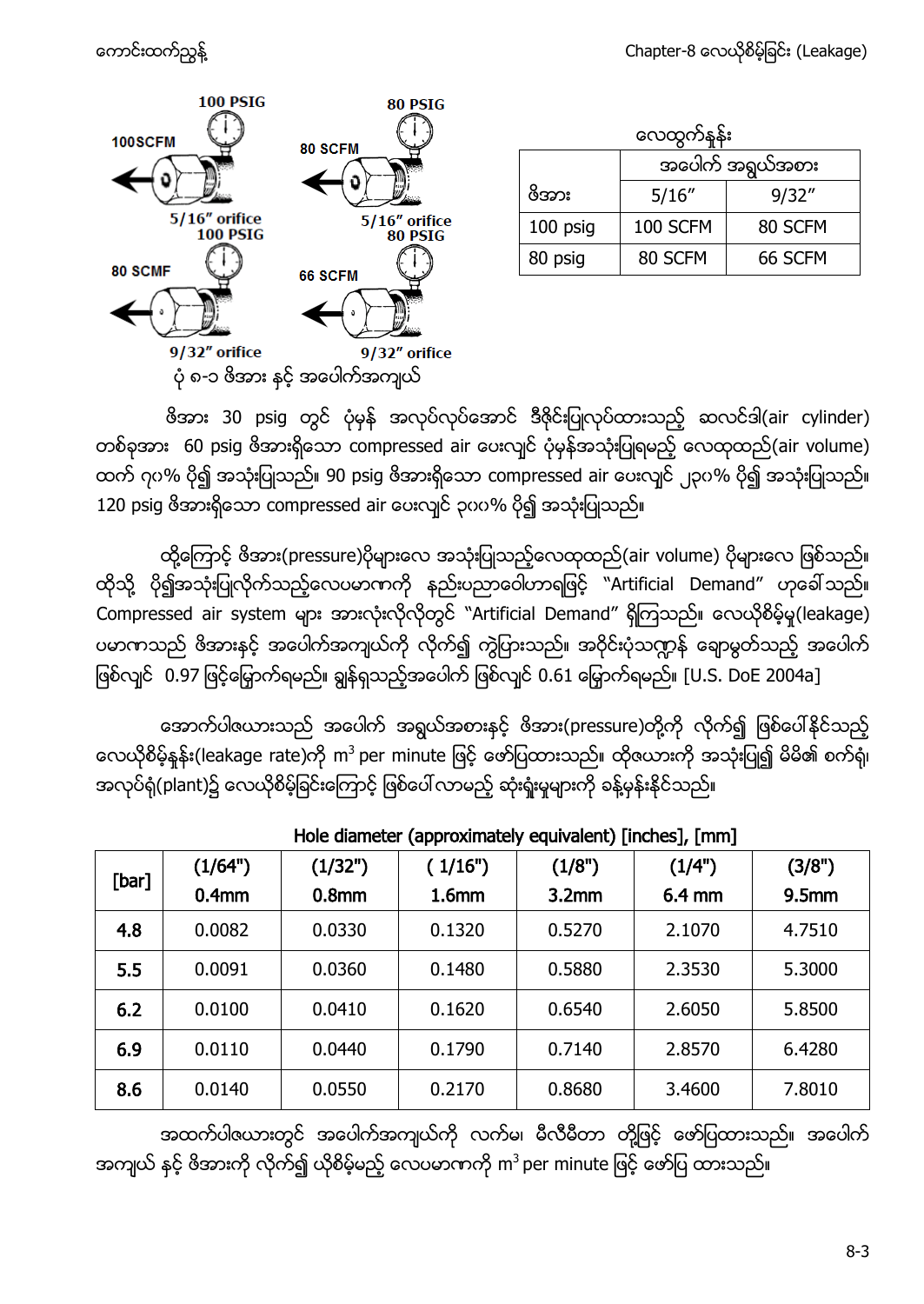### ၈.၃ လေယိုစိမ့်ခြင်းကြောင့် ဖြစ်ပေါ် လာသော ကုန်ကျစရိတ်များ

တစ်နစ်လျင် နာရီပေါင်း(၂၀၀၀) မောင်းသည်။ လျပ်စစ်ဓာတ်အားခနန်းသည် 10 cents/kWh နန်း ဖြစ်သည်။ 7 bar ဗိအားဖြင့် မောင်းလျင် ဖြစ်ပေါ်လာမည့် လေယိုစိမ့်မည့်ပမာက(m<sup>3</sup>/year) အတွက် ပိုကုန်ကျမည့်စရိတ်(\$/year) ကို ဖော်ပြထားသည်။

| Equivalent hole diameter<br>(sum of all leaks) | Quantity of air lost per leak<br>(m <sup>3</sup> /year) | Cost of leak<br>$(\frac{4}{year})$ |
|------------------------------------------------|---------------------------------------------------------|------------------------------------|
| Less than 1 mm                                 | 6,362                                                   | 95                                 |
| From 1 to 3 mm                                 | 32,208                                                  | 483                                |
| From 3 to 5 mm                                 | 117,633                                                 | 1,764                              |
| Greater than 5 mm                              | 311,738                                                 | 4,675                              |

လေယိုစိမ့်ခြင်း ကြောင့်ဖြစ်ပေါ် လာသော ကုန်ကျစရိတ်များ (Cost of compressed air leaks)

Assumption: 700 kPa system, operating 2000 hrs/year, electricity costs 10 cents/kWh.

## ၈.၄ လေယိုစိမ့်ခြင်း(Leak)ဖြစ်သည့် ပမာကကို ခန့်မှန်းတွက်ချက်ခြင်း

### ၈.၄.၁ ယိုစိမ့်သည့် လေပမာက တွက်နည်း (ပထမနည်း- ဗိအား (pressure) မပါဝင်သည့်တွက်နည်း)

Start/stop control လုပ်နည်း သို့မဟုတ် Load/Unload control လုပ်နည်းဖြင့် မောင်းသည့် Compressor များရှိသည့် system များ၏ လေယိုစိမ့်မှု ပမာဏ(leak amount)ကို အလွယ်တကူ သိနိုင်သည်။

- (၁) အသုံးပြုနေသည့် equipment များ၊ tool များ အားလုံးကို ပိတ်ထားပါ။ သို့မဟုတ် ခကမျ အသုံးမပြုဘဲ ရပ်ထားပါ။ ထိုအခြေနေမျိုးကို system ၌ demand မရှိ ဟုပြောလေ့ရှိသည်။
- (၂) Compressor ကို စတင်မောင်းပါ။ Compressor စမောင်းသည့် အချိန် မှ ရပ်သည့် အချိန် သို့မဟုတ် unload ဖြစ်သည့်အချိန် ကို မှတ်ထားပါ။ မရပ်နားလျင် သို့မဟုတ် unload မလုပ်လျင် လေယိုစိမ့်မှု (leak) အလွန်များခြင်းဖြစ်နိုင်သည်။
- (၃) Compressor ရပ်နေသည့်အရှိန် သို့မဟုတ် unload လုပ်သည့်အရှိန်ကို မှတ်ပါ။

Compressor သည် မောင်းလိုက်၊ ရပ်လိုက် သို့မဟုတ် unload ဖြစ်လိုက်၊ load ဖြစ်လိုက် ဖြစ်နေလိမ့်မည်။ အဘယ်ကြောင့်ဆိုသော် လေယိုစိမ့်ခြင်းကြောင့် system pressure ကျဆင်းသွားသည်။ —<br>သတ်မှတ်ထားသည့် pressure အထိ ကျဆင်းသွားသည့်အခါ compressor များ မောင်းခြင်း သို့မဟုတ် load လုပ်ခြင်းဖြစ်လိမ့်မည်။ Compressor မောင်းသောကြောင့် system pressure မြင့်တက်လာကာ သတ်မှတ် ထားသော pressure သို့ ရောက်သည့်အခါ ရပ်သွားလိမ့်မည်။ ထိုသို့ compressor သည် cycle on သို့မဟုတ် cycle off ဖြစ်နေခြင်းကြောင့် compressor မောင်းနေသည့် အချိန် (on load time) နှင့် ရပ်နေသည့် အချိန် (off-load time) ကိုတိုင်းယူနိုင်သည်။

Total leakage (percentage) သို့မဟုတ် FAD ကို အောက်ပါ ပုံသေနည်းဖြင့် တွက်ယူနိုင်သည်။

leakage in FAD (Liter/Min)  $=$  $\frac{R}{A}$ T

$$
Leakage\; (\%) = \frac{T \times 100}{T+t}
$$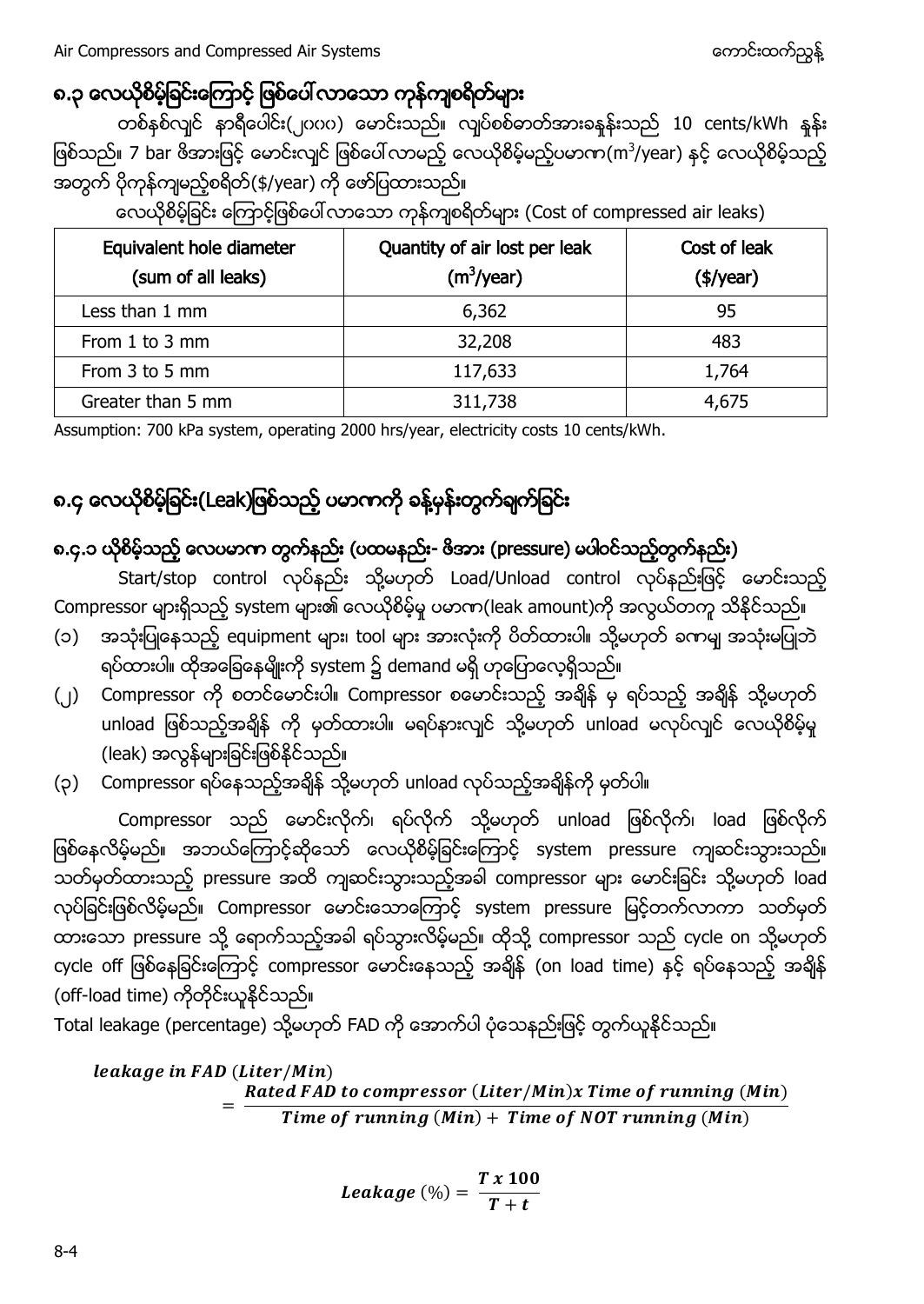

 $T =$  on-load time (minutes)

T = on-load time (minutes) တစ်ခု မတူညီပါက ပျမ်းမျ တန်ဖိုး တွက်ယူ၍ ပုံသေနည်းကို အသုံးပြုရန် ဖြစ် သည်။

 $t =$  off-load time (minutes)  $t =$  off-load time (minutes) တစ်ခုနှင့် တစ်ခု မတူညီပါက ပျမ်းမျ တန်ဖိုး တွက်ယူ၍ ပုံသေနည်းကို အသုံးပြုရန် ဖြစ် သည်။

ပုံ ၈-၂ Leakage ဖြစ်ခြင်းကို တွက်ရန် တိုင်းယူထားသည့် ဂရပ်ပုံ

လေယိုစိမ့်မူ(Leakage) ကို compressor ၏ capacity ဆုံးရှုံးမူ(lost) ဖြင့် ဖော်ပြနိုင်သည်။ ကောင်းစွာ ပြုပြင်ထိန်းသိမ်းထားသည့် system တစ်ခု၏ လေယိုစိမ့်မူ(leakage)သည် ၁၀% ထက်နည်းသည်။ ထိန်းသိမ်းမှု ညံ့ဖျင်းသည့် system တစ်ခု သည် total capacity ၏ ၂၀% မှ ၃၀ % အထိ လေယိုစိမ့်မှု ဖြစ်ပေါ်နိုင်သည်။

### ၈.၄.၂ ယိုစိမ့်သည့်လေပမာကကို ဇိအား (pressure)မှ တွက်နည်း - ဒုတိယနည်း

- (၁) Compressor ကို maximum operating pressure သို့ရောက်အောင်မောင်းပါ။
- (၂) Compressor ကိုရပ်နားပြီး ဖိအားကိုသတ်မှတ်ထားသည့် တန်ဖိုးအထိ ကျဆင်းသွားရန် ကြာမြင့်သည့် အရိန်ကိုမှတ်သားထားပါ။ လေသုံးစွဲသည့်နေရာများအားလုံးကို ရပ်ထားသည့်အတွက် ဖိအားကျဆင်း သွားခြင်းသည် လေယိုစိမ့်မှုကြောင့်သာဖြစ်သည်။ တစ်နည်းအားဖြင့် လေယိုစိမ့်ခြင်းကြောင့် ဖိအား ကျဆင်းသွားရန် လိုအပ်သောကြာချိန်ဟု ဆိုနိုင်သည်။
- (၃) Compressor ကို ပြန်မောင်းပြီး သတ်မှတ်ထားသည့် ဖိအားသို့ ရောက်ရန် ကြာမြင့်သည့် အချိန်ကို မှတ်သား ထားပါ။

လေယိုစိမ့်သည့်ရာနိင်နန်း (leakage percentage) သို့မဟုတ် FAD ကို အောက်ပါ ပုံသေနည်းဖြင့် တွက်ယူနိုင်သည်။

#### Quantity of air to supply leaks FAD (Liter/min)  $=$ Rated FAD to compressor (Liter/min) x Time for pressure to raise (min) Time for prssure to dorp  $(min) + Time$  for pressure to raise  $(min)$

လေယိုစိမ့်မူ(leakage)ကို အသုံးပြုသည့်နေရာ (down steam)တွင်ရှိသည့် pressure gauge မှ တန်ဖိုးဖြင့်လည်း တွက်ယူနိုင်သည်။ သို့သော် total system volume ကို သိရန်လိုသည်။ Down steam ရှိ secondary air receiver များ၊ air main များ၊ နှင့် piping တို့ ပါဝင်သည်။ လေယိုစိမ့်မူ(leakage)ကို အောက်ပါ ပုံသေနည်းဖြင့် တွက်ယူနိုင်သည်။

Leakage (cfm free air) = 
$$
\frac{V x (P1 - P2)}{T x 14.7} x 1.25
$$

V = ထုထည် (volume in cubic feet)  $P1$  သို့မဟုတ် Pmax = pressure in psig T = Time in minutes  $P2$   $\alpha$   $\beta$   $\alpha$  $\gamma$  $\beta$  Pmin = pressure in psig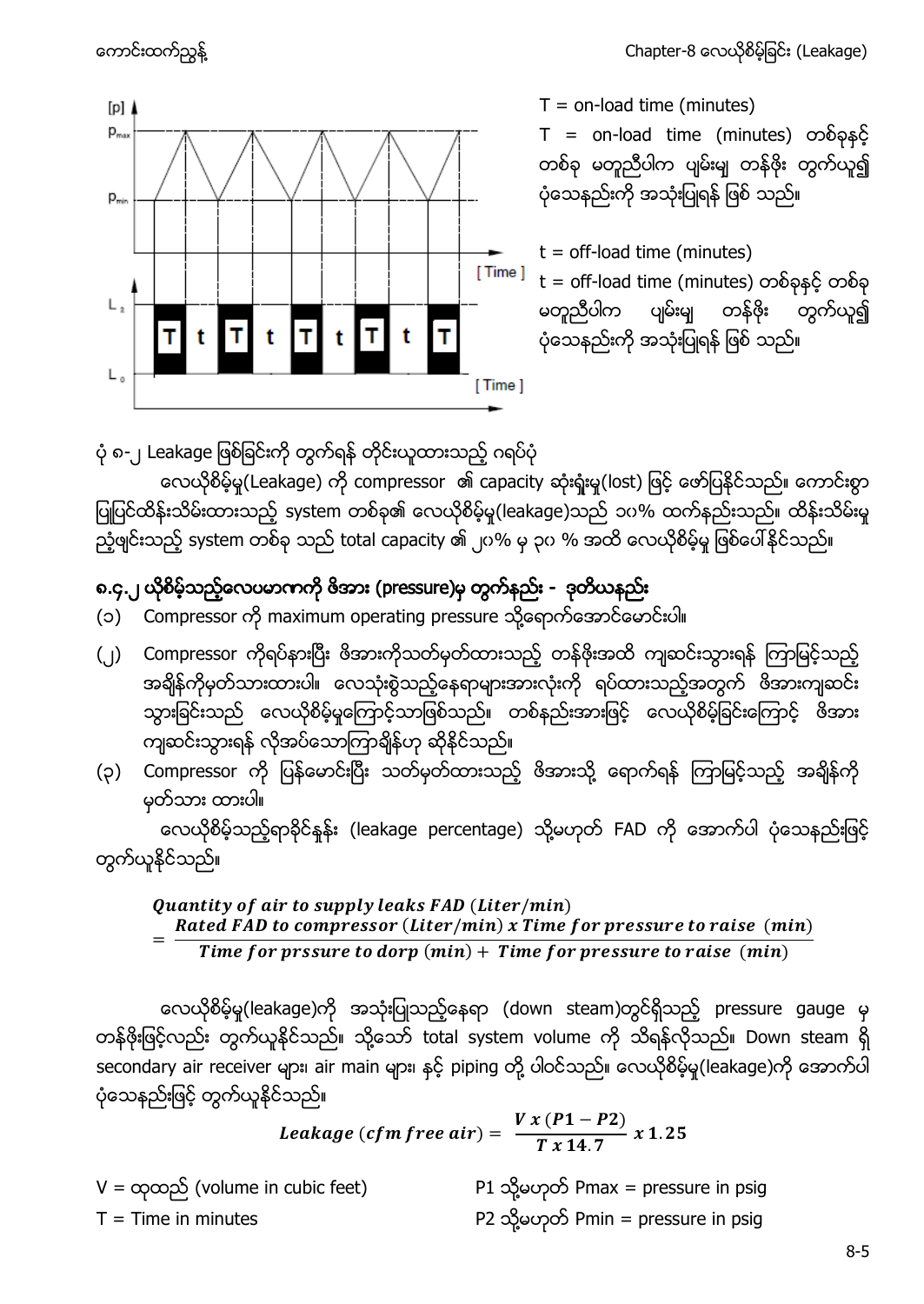1.25 သည် normal system pressure ဖြစ်ရန်အတွက် အသုံးပြုထားသော correction multiplier ဖြစ်သည်။ လေယိုစိမ့်မှု(air leakage)ကို ပုံမှန် စစ်ဆေးသင့်သည်။ "Leakage Test" သည် ပမာဏ မည်မျ ယိုစိမ့်နေသည်ကိုသာ ဖေါ်ပြသည်။ မည်သည့် နေရာတွင် မည်ကဲ့သို့ ယိုစိမ့်နေသည်ကို သိရန် မဖြစ်နိုင်။ ထို့ကြောင့် "Leak Detection" ပြုလုပ်ရန် လိုအပ်သည်။

## ၈.၅ လေယိုစိမ့်သည့်နေရာကို ရှာဖွေခြင်း (Leak Detection)

လေယိုစိမ့်ခြင်းသည် compressed air system တွင် အများဆုံးသော စွမ်းအင်(energy) ပြုန်းတီးမှုကို ဖြစ်စေသည်။ မြင်သာသည့် ပိုက်များတွင် ဖြစ်ပေါ်သည့် လေယိုစိမ့်မှု(leak)ကို အလွယ်တကူ ရှာဖွေတွေရှိနိုင် ( စေရန်) လေယိုစိမ့်မှု ဖြစ်သည့်နေရာမှ အသံကို လိုက်နားထောင်ခြင်း ဖြစ်သည်။

Equipment များနှင့် စက်များကို ရပ်ရန်(shutdown လုပ်ရန်)မဖြစ်နိုင်သည့်အခါ ultrasonic detector ကို အသုံးပြု၍ လေယိုစိမ့်နေသည့်နေရာကို ရှာဖွေနိုင်သည်။ Ultrasonic detector သည် အသုံးပြုရန် လူ၏နားဖြင့် မကြားနိုင်သောလေယိုစိမ့်နေသည့်နေရာများကို ရှာဖွေဖော်ထုတ်နိုင်သည်။ လွယ်ကူပြီး လေယိုစိမ့်ခြင်းသည် မျက်စေ့ဖြင့်မြင်တွေ့နိုင်သည့် အရာမဟုတ်သောကြောင့် လေယိုစိမ့်သည့် နေရာကို ရှာဖွေရန် အတွက် ultrasonic acoustic detector သည် အကောင်းဆုံး ဖြစ်သည်။ လေယိုစိမ့်ခြင်း ကြောင့် ဖြစ်ပေါ် လာသော high frequency hissing sound ကို ultrasonic detectorဖြင့် သိရှိ နိုင်သည်။ Detector တွင် microphone ၊ amplifier နှင့် audio filter တို့ပါဝင်သည်။ Ear phones သို့မဟုတ် visual indicator မှ တစ်ဆင့် သိရှိနိုင်သည်။

Ultrasonic detector အသုံးပြုရန် မဖြစ်နိုင်ပါက အရိုးရှင်းဆုံး နည်းဖြစ်သည့် ဆပ်ပြာရည်ကို အသုံးပြု၍ ရှာဖွေနိုင်သည်။ ဆပ်ပြာဖြင့် ဖျော်ထားသောရေ(soapy water)ကို အဆက်များ(joint) နေရာတွင် လိုက်သုတ်ပြီး ဆပ်ပြာပူဖောင်း ရှိမရှိကို စစ်ဆေးခြင်းဖြင့် လေယိုစိမ့်သည့်နေရာကို ရှာဖွေနိုင်သည်။ စိတ်ချရသည် နည်းတစ်ခု ဖြစ်သော်လည်း အလွန် အရိန်ကုန်သောနည်း ဖြစ်သည်။ လေယိုစိမ့်သည့် နေရာတွေ့ရှိပါက မှတ်သားထားပြီး (tagged) ချက်ချင်း ပြုပြင်သင့်သည်။

လစဉ် သို့မဟုတ် အပတ်စဉ် လေယိုစိမ့်မှု(leak)များကို ပုံမှန်စစ်ဆေးခြင်း(checking)၊ မှတ်တမ်းတင် ရြင်း(recording) နှင့် ပြုပြင်ခြင်း(repairing) တို့ကိုပြုလုပ်သင့်သည်။



# ၈.၅.၁ လေယိုစိမ့်မှု ရှာဖွေသည့် ကိရိယာများ (Ultrasonic Leak detector)



ပုံ ၈-၃ Leak ဖြစ် နိုင်သည့် Hose Clamp ကားပုံ ၈-၄ လေလုံသည့် (Air Tight) Air Hose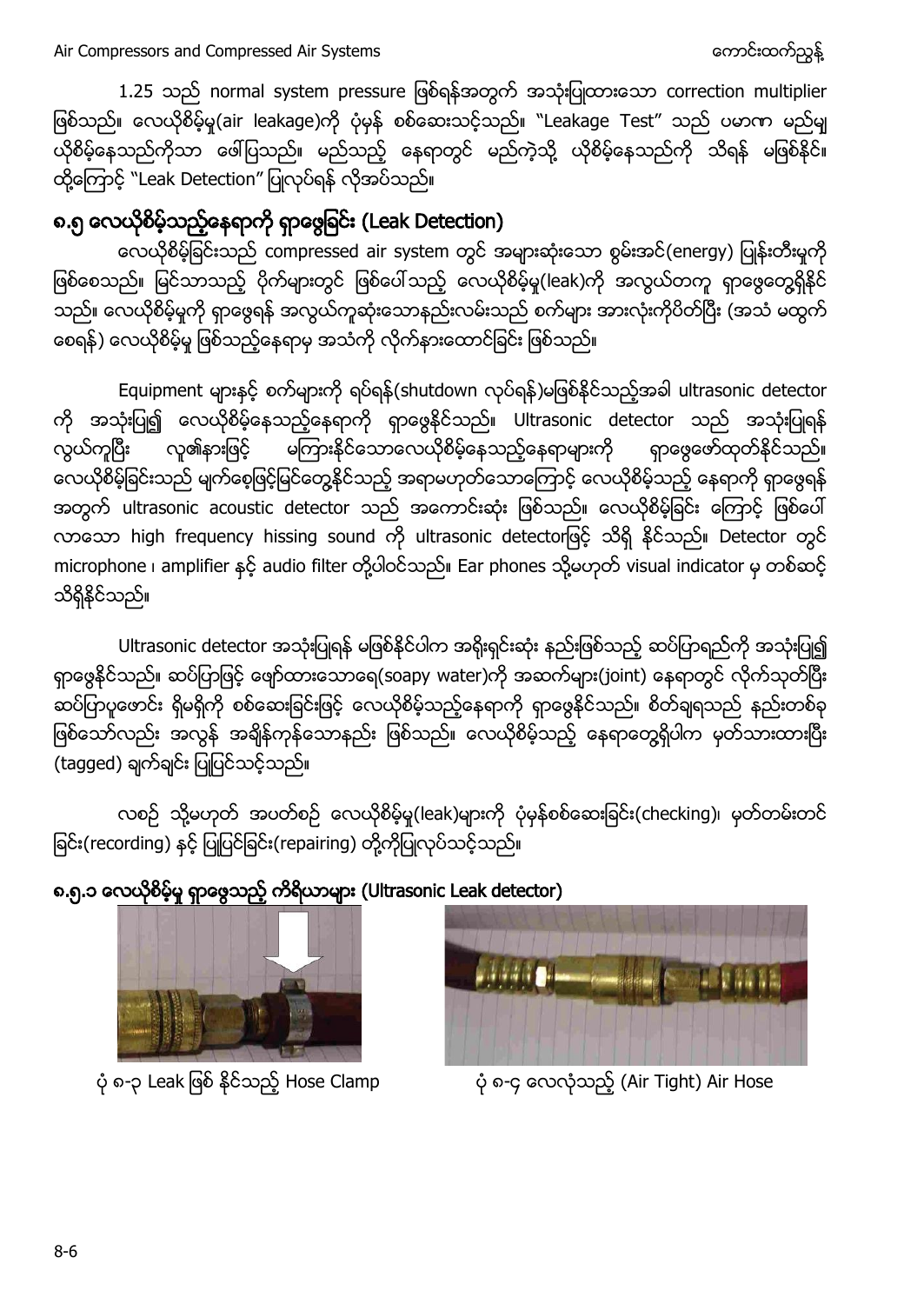ကောင်းထက်ညွှန့် ကားသား အားသား (Chapter-8 လေယိုစိမ့်ခြင်း (Leakage)





 $\dot{\phi}$  ၈-၆ လေယိုစိမ့်မှု (leakage) ဖြစ်နေသည့်နေရာများအား အမှတ်အသား(tagged) လုပ်ထားပုံ

ပုံ ၈-၉ လေယိုစိမ့်မှု (leakage) ရှာဖွေသည့် ကိရိယာအမျိုးမျိုး









ရှာဖွေနေပုံနှင့်





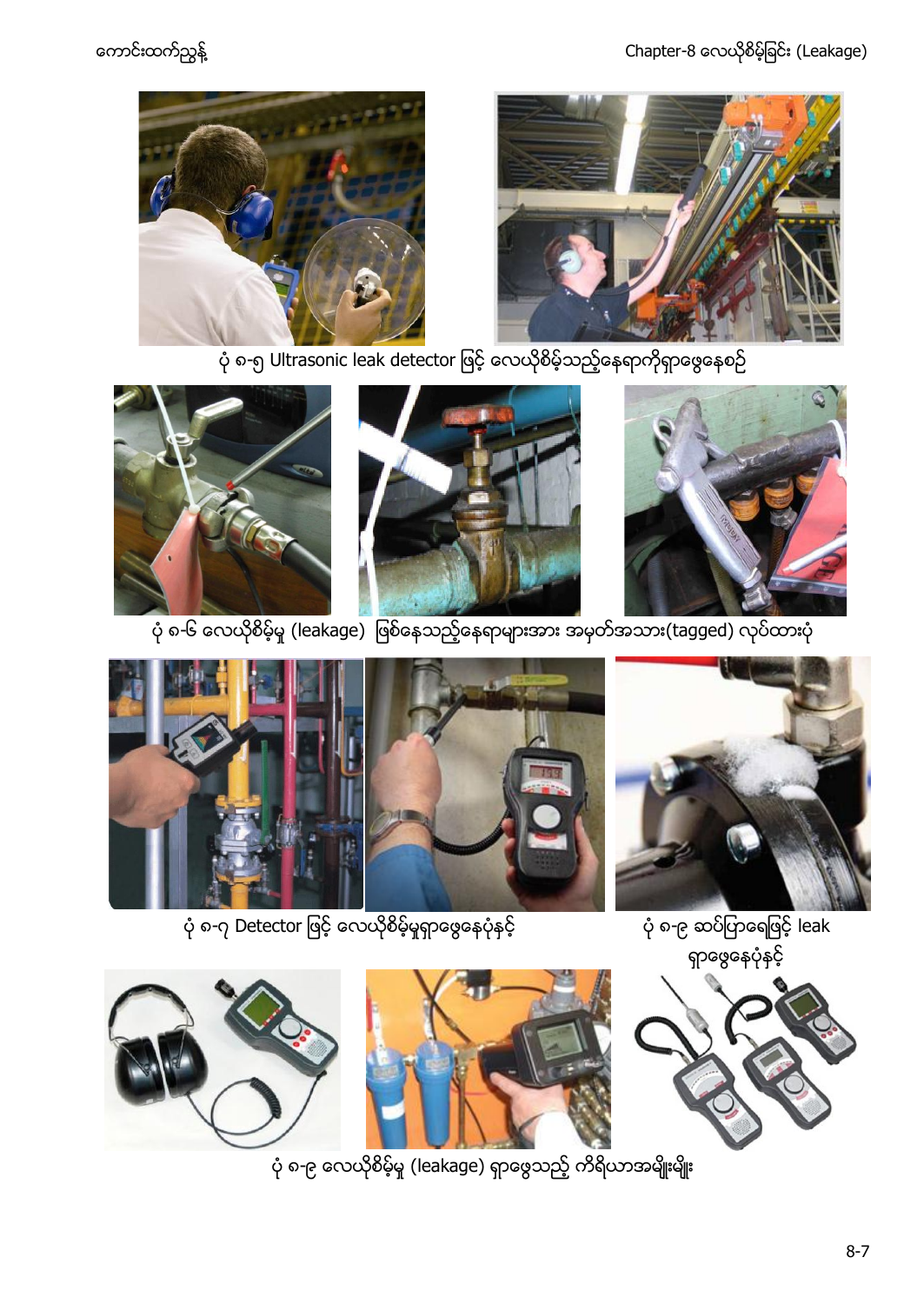Air Compressors and Compressed Air Systems ကား အောင်းထက်သွန့် အောင်းထက်ညွှန့်



ပုံ ၈- ၁၀ Leak Tag နှင့် လေယိုစိမ့်မှု (Leakage) ဖြစ်နေသည့်နေရာများအား Leak Tag ဖြင့်မှတ်ထား ပုံ

## ၈.၆ လေယိုစိမ့်ခြင်း(leakage) တွက်နည်း ဥပမာများ

 - Compressed air system ၌ 2 minutes 300 cubic feet ယိုစိမ့်မှုဖြစ်ပေါ်ပြီး ဗိအား 10 psi ကျဆင်းသွားသည်။ ဗိအား(system pressure)သည် 100 psig ဖြစ်သည်။ လေယိုစိမ့်နန်း(CFM)ကိုတွက်ရန် ပုံသေနည်း

 $\boldsymbol{c}$  $\boldsymbol{P}$  $\overline{\mathbf{1}}$ Time in minute  $\boldsymbol{C}$  $\mathbf{1}$  $\frac{10}{14.7}x$  $\frac{x300}{2} = \frac{2}{ }$  $\frac{1}{2}$ 



ညပမာ - ကားထုတ်လုပ်ငန်း(automobile industry) တွင် အသုံးပြုသော 1000 CFM compressor တစ်လုံးအား Free Air Delivery(FAD) test နှင့် leakage test ပြုလုပ်ရန် အတွက် အသုံးပြုနေသော equipment အားလုံးကို ပိတ်၍ compressor ကိုမောင်းပါသည်။ Free Air Delivery test ၏ စမ်းသပ်ချက်မှ compressor သည် သတ်မှတ် ထားသော Free Air Delivery ၏ ၉၀%ကို ထုတ်ပေး နိုင်စွမ်းရှိသည်။

 $\overline{\phantom{a}}$ Leakage test ၏ ရလာဒ်များမှာ အောက်ပါအ

- □ Compressor သည် 8 minutes ကြာအောင် Load လုပ်သည်။
- □ Compressor ၏ unloaded လုပ်ချိန်သည် 48 minutes ကြာသည်။

□ Compressor သုံးစွဲသည့် စွမ်းအင်မှာ 144 kW ဖြစ်သည်။

အောက်ပါတို့ကို တွက်ပါ။

- (၁) Compressor ၏ output ကို Free air delivery ဖြင့်ဖော်ပြပါ။
- (၂) Specific power consumption
- (၃) Compressed air system ၌ ဖြစ်နေသော လေယိုစိမ့်ခြင်း(leakage) ကို % ဖြင့်ဖော်ပြပါ။
- (၄) Quantity of compressed air leakage
- (၅) ေလယိုစိမ့်ခြင်း(leakage) ကြောင့် ဆုံးရှုံးရမည့်စွမ်းအင်(Power lost)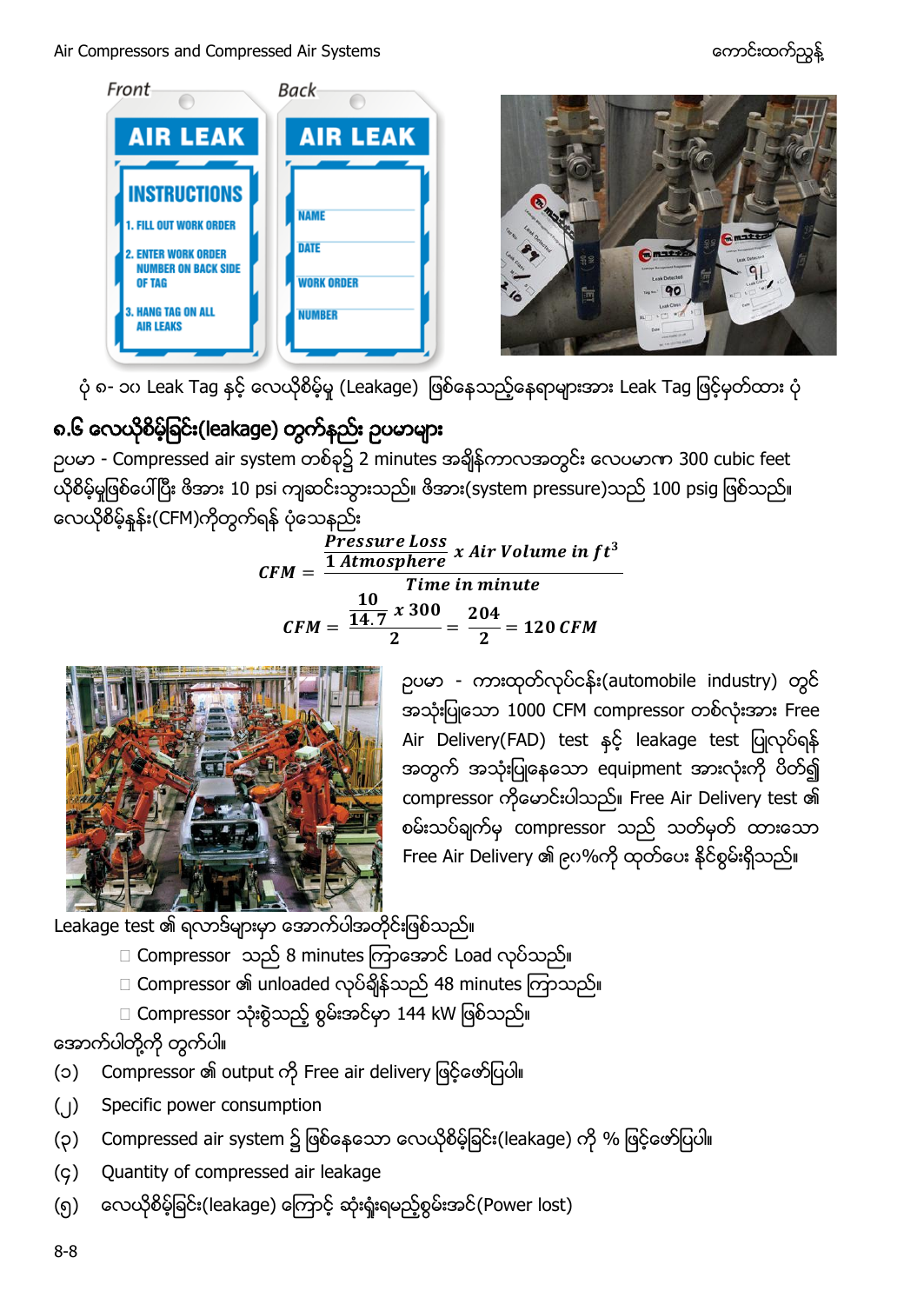### အဖြေ

- (၁) Free air delivery ကိုတွက်ပါ။ သို့မဟုတ် Compressor ၏ output ကိုတွက်ပါ။ Free air delivery= 90% of rated capacity=  $0.90 \times 1000$  CFM = 900 CFM
- (၂) Specific power consumption ကိုတွက်ပါ။
	- Specific power consumption  $=\frac{A}{\tau}$ **Actual Power Consumption (kW)** Specific power consumption= 900 CFM/144 kW = 6.25 CFM/kW Compressed air 6.25 CFM ရရန်အတွက် စွမ်းအင် 1 kW သုံးစွဲလိမ့်မည်။
- (၃) Compressed air system ၏ leak ဖြစ်သည့် ရာခိုင်နှန်းကိုတွက်ပါ။

% leakage in the system =  $\frac{T}{\sqrt{T}}$  $\frac{1}{(T+t)}$  x

% leakage in the system =  $\frac{0}{\sqrt{20}}$  $\frac{1}{(08+48)}$  x

(၄) Compressed air leakage ပမာဏကိုတွက်ပါ။ Leakage Quantity = Percentage Leakage x Acutal Output

Leakage Quantity =  $0.142 x 900$  CFM = 127.8 CFM

(၅) ါ

Power lost due to leakage  $= \frac{L}{\tau}$  $specific$  energy

Power lost due to leakage =  $\frac{1}{6.25}$ 6

pos - Process industry တွင် အသုံးပြုနေသော compressed air system အား leakage test ပြုလုပ်ရာ အောက်ပါ ရလာဒ်များကို ရရှိခဲ့သည်။ ဖိအား (system pressure)သည် 6.8 kg/cm<sup>2</sup>(g) သို့ရောက်လျင် [Cut in pressure =6.8 kg/cm $^2$ (g)] load လုပ်သည်။ ဖိအား (system pressure)သည်  $\,$  7.5 kg/cm $^2$ (g) သို့ရောက်လျင် [Cut out pressure =6.8 kg/cm<sup>2</sup>(g)] unload

Load လုပ်နေစဉ် compressor သည် စွမ်းအင်မှာ 188 kW သုံးစွဲသည်။ Unload လုပ်နေစဉ် compressor သုံးစွဲသည့် စွမ်းအင်မှာ 54 kW ဖြစ်သည်။ Compressor ၏ average 'Load' time သည် T = 1.5 minutes ဖြစ်သည်။ Compressor ၏ average 'Unload' time သည် t = 10.5 minutes ဖြစ်သည်။ Compressor capacity =  $35 \text{ m}^3/\text{minute}$ 

Loaded ဖြစ်သည့်အချိန် | Unloaded ဖြစ်သည့်အချိန် Power Consumption Load kW =  $188$  kW  $\vert$  Unload kW =  $54$  kW Time | Average 'Load' time,  $T = 1.5$  minutes Average 'Unload' time,  $t = 10.5$  minutes Cut in/out pressure | Cut in pressure =  $6.8 \text{ kg/cm}^2\text{(g)}$ (g)  $\vert$  Cut out pressure = 7.5 kg/cm<sup>2</sup>(g)

အောက်တွင် operation ကို ဇယားပုံစံဖြင့် ဖော်ပြထားသည်။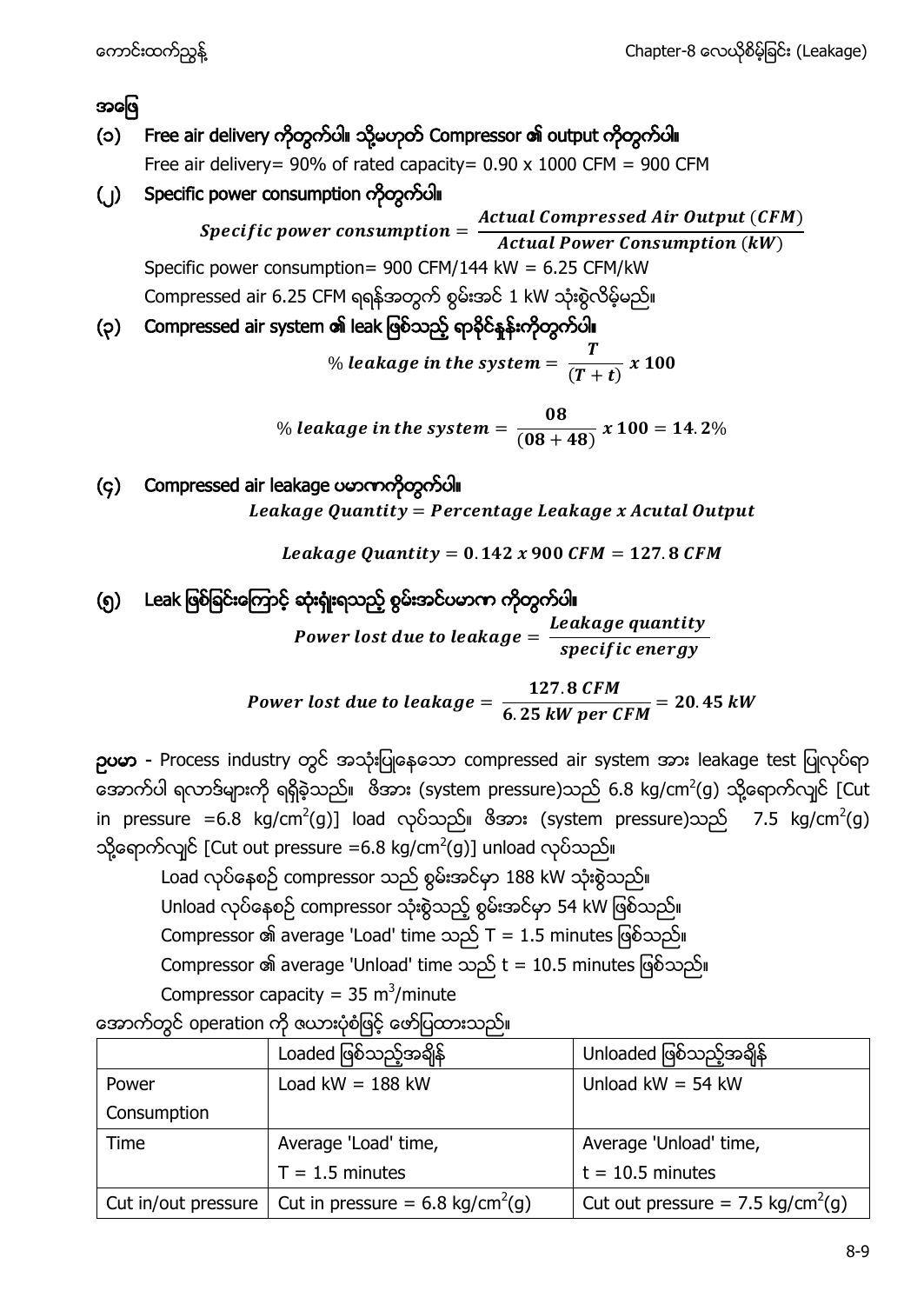လေယိုစိမ့်သည့်ပမာဏ (Leakage quantity) နှင့် လေယိုစိမ့်ခြင်းကြောင့် ဖြစ်ပေါ်လာသော စွမ်းအင် ဆုံးရှုံးမှု(loss of power due to air leakages) တို့ကိုတွက်ပါ။

အဖြေ

(က) ယိုစိမ့်သည့်လေပမာဏ [Leakage quantity (m $^3$ /min)]

$$
q = \frac{1.5}{(1.5) + (10.5)} \times 35
$$
  
=4.375 m<sup>3</sup>/min

( $\circ$ ) Leakage quantity per year (m<sup>3</sup>/day) = 4.375 x 24 x 60

 $= 6300 \text{ m}^3/\text{day}$ 

(ဂ) Specific power for compressed air generation =

*Specific Power Consumption* = 
$$
\frac{188}{(35 x 60)m^3/hr}
$$

$$
= 0.0895 kWh/m^3
$$

 $100$ 

(ω) Energy lost due to leakage/day =  $0.0895 \times 6300 = 564$  kWh/day

လေယိုစိမ့်မှုကြောင့် ဆုံးရုံးရမည့်ပမာက(Leak Cost)

$$
Leak Cost = \frac{\frac{L}{4.2} x (0.746) x (T) x (C)}{Motor Efficiency}
$$

L= Air loss, CFM

4.2 = average number of CFM/bhp. (ထုတ်လုပ်သူများ(manufacturers)ထံမှ မရနိုင်ပါက သုံးရန်) 0.746 = average power requirement in kW/bhp to generate one bhp  $T =$  hours of operation C = Cost per kWh ဉပမာ - 100-hp air compressor သည် လေပမာက 450 CFM ကို ထုတ်ပေးနိင်သည်။ လျပ်စစ်ဓာတ်အားခနန်းသည် \$0.08/kWh ဖြစ်သည်။ လေယိုစိမ့်သည့်ပမာဏ(Air leaks amount)သည် compressor မှ လေထွက်နှန်း၏ ၂၅% ဖြစ်သည်။ အဖြေ လေယိုစိမ့်သည့် ပမာဏကို တွက်ရန် 25%(leaks) of 450 CFM = 112.5 CFM (112.5 CFM သည် Air loss, CFM ဖြစ်သည်။) လေယိုစိမ့်မှုကြောင့် ဆုံးရှုံးရမည့်စွမ်းအားကို တွက်ရန်  $\mathbf{1}$ 4 26.8bhp x 0.746kW/bhp = 19.9928 (kW) လေယိုစိမ့်မှုကြောင့် ဆုံးရှုံးရမည့် စွမ်းအင်ပမာဏကို တွက်ရန် 19.9928kW x 8760 hrs (24 hrs/day, 365days/year) = 175136.9 kWh လေယိုစိမ့်မှုကြောင့် ဆုံးရှုံးရမည့် ကုန်ကျစရိတ်ကို တွက်ရန် 175136.9 x \$0.08/kWh = \$14010.95  $$14010.95 \div \text{motor efficiency} = $15,567.72$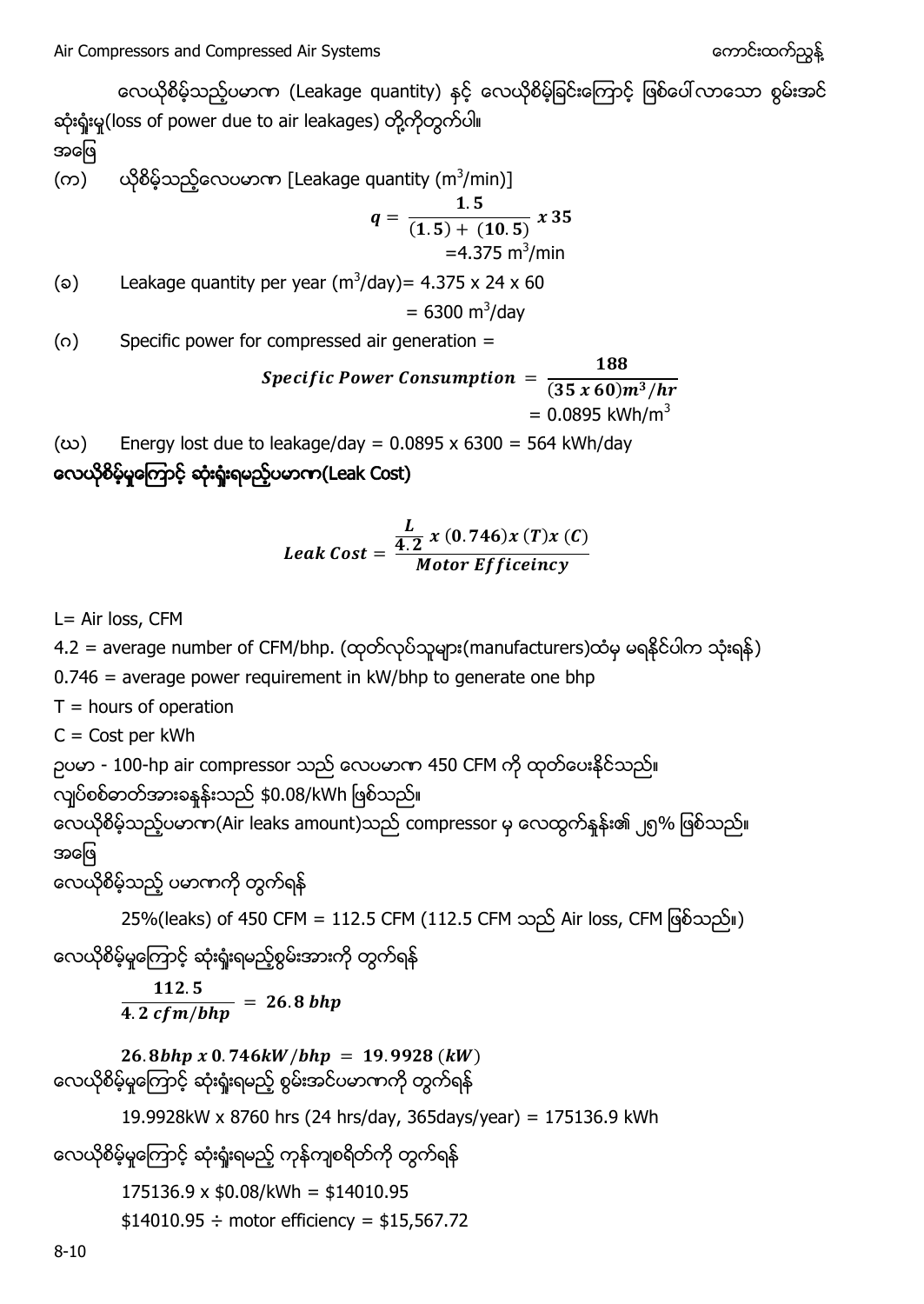

ပုံ ၈-၁၁ အချိုရည်စက်ရုံတစ်ခုတွင် ပုလင်းသွတ်သည့်စက်အတွက် အသုံးပြုသည့် compressed air system ၏ air demand ကို (၁၀)ရက်တာ analysis လုပ်၍ ရသည့် data များကို ဂရပ်ပုံစံဖြင့် ဖော်ပြထားသည်။

လေယိုစိမ့်ခြင်းကြောင့် ဆုံးရှုံးရသည့် ကုန်ကျစရိတ်ကို ဖော်ပြထားသည်။ ယိုစိမ့်သည့် လေပမာကာသည် လိုအပ်သည့် ပျမ်းမျလေပမာက (average demand) ၏ ရုပ%ဖြစ်သည်။ 200 CFM ဖြစ်သည်။ (မောင်းချိန် တစ်နစ်လျင် (၈၇၆၀)နာရီ ဖြစ်သည်။ Compressed air system သည် 4.5 CFM ရရန်အတွက် မြင်းကောင်ရေ တစ်ကောင်အား (1 HP) လိုသည်။ မော်တာ efficiency သည် ၉၃% ဖြစ်သည်။ )

# ၈.၈ လေယိုစိမ့်မှု လျော့နည်းစေခြင်းကြောင့် ရရှိနိုင်သည့် အကျိုးကျေးဇူးများ

- (၁) System pressure ပို၍ တည်ငြိမ်သည်။
- (၂) Compressor မောင်းချိန် လျော့ချနိုင်သည်။
- (၃) Compressor ကို သက်တမ်းကြာရှည်စွာ အသုံးပြုနိုင်သည်။ ပြုပြင်ထိန်းသိမ်းမှု လျော့နည်းစေနိုင်သည်။
- (၄) အသုံးပြုနိုင်သည့် လေပမာဏ ပိုများလာနိုင်သည်။
- (၅) စွမ်းအင်သုံးစွဲမှု နည်းသောကြောင့် ကာဗွန်ထုတ်လွှတ်မှု(carbon emission) လျော့နည်းသည်။
- (၆) အကျိုးအမြတ် ပိုများနိုင်သည်။

အောက်တွင် ဖော်ပြထားသည့် ဇယားတွင် လေယိုစိမ့်မှု(leakage) 47.05% မှ 12% သို့ လျော့ချ နိုင်ခြင်းကြောင့် ရရှိသည့် အကျိုးများကို ဖော်ပြထားသည်။

|                                             | <b>Before</b> | After  | <b>Difference</b> |
|---------------------------------------------|---------------|--------|-------------------|
| Leakage - rate                              | 47.05 %       | 12%    | 3.05 %            |
| Annual leakage $(m^3$ /year)                | 1463003       | 195275 | 1267728           |
| Annual energy consumption caused by leakage | 150           | 20     | 130               |
| Annual leakage costs                        | 17995         | 2410   | 15585             |
| $CO2$ emission (Tonnes)                     | 90 t          | 12 t   | 78 t              |